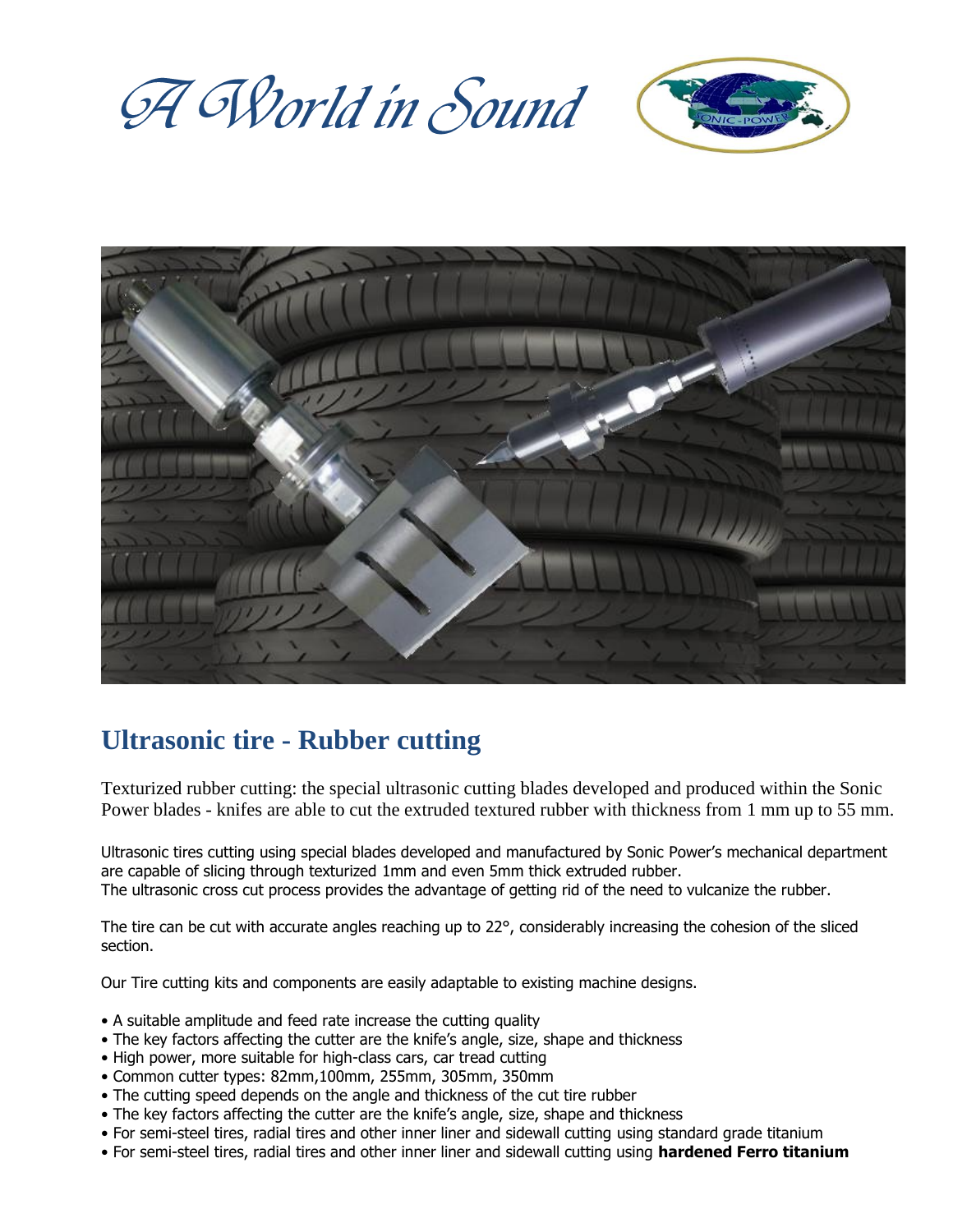A World in Sound



# *Ultrasonic tire and rubber Cutting*

The knifes is widely used in rubber industry for cutting tires in desired size accurately and precisely. Integrated with advanced technology, this

#### **Ultrasonic Rubber Cutter for Tire Industries**.

Ultrasonic cutter vibrates its blade 20,000 - 40,000 times per second (20 - 40 kHz). Because of this movement, the ultrasonic cutter can easily cut resin, rubber, nonwoven fabric and composite materials. Besides being excellent in maintainability, our products are environment-friendly as they do not substantially discharge any crumbs, waste water, noise, or smoke. 40kHz Stiletto Cutting knife

For more than thirty years, SONIC POWER has been a leader in ultrasonic rubber cutting. SONIC POWER's broad capabilities and global presence enable equipment builders and tire manufacturers around the world to quickly and economically adapt to cutting processes in the rubber industry. With technical centers and sales support centers worldwide, SONIC POWER is always close by, ready to understand and fulfill the needs of its customers when requested.

With ultrasonic cutting, SONIC POWER's application knowledge and expertise are unsurpassed, specifically with its ability to utilize Finite Element Analysis (FEA) by skilled engineers to analyze the most critical of factors during the acoustical tooling development process. SONIC POWER has a long history of being a partner with tire manufacturers and tire machine builders.

Some of these partnerships have pushed the boundaries of our technology, to what was once uncommon is now Standard in the industry



40kHz Cutting knife



30kHz Cutting knife



20kHz Cutting knife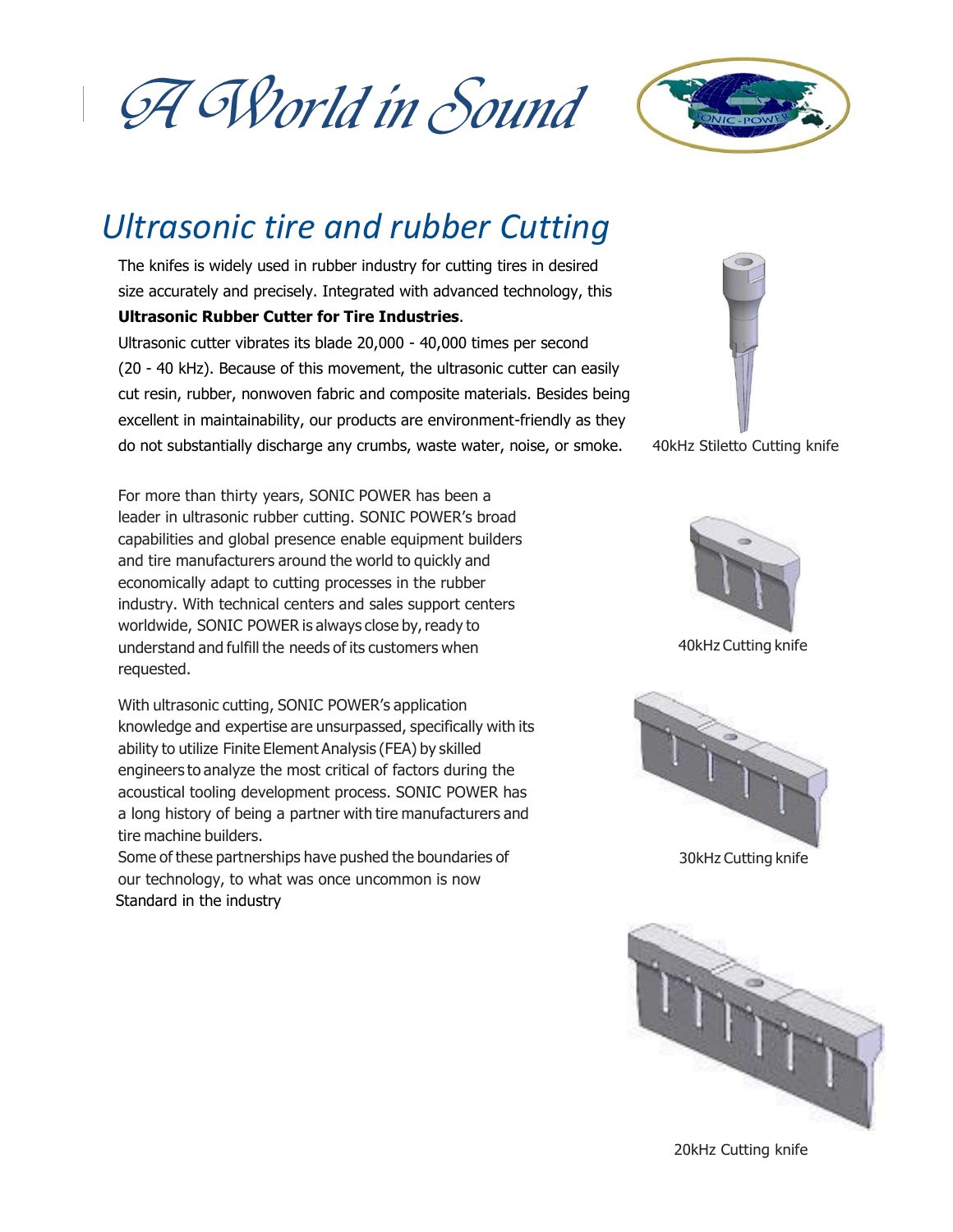A World in Sound



# **Benefits of SONIC POWER Ultrasonic Rubber Cutting**

- **Very high precision cutting —** the cuts are smooth, clear, and clean.
- **Repeatable cutting —** the blade output is monitored by a closed loop electrical circuit to provide consistent cuts time after time.
- **Cool temperature —** little heat is imparted to the rubber.
- **Dry —** no lubrication is needed since the vibrating cutting tool passes smoothly through the rubber, while ultrasonically vibrating at 20,000 to 40,000 cycles per second, depending on the application.
- **Low energy consumption —** the vibrating cutting horn is only activated when cutting, yielding approximately 100 watts or less during a typical thin material application.
- **Ease of integration into automation —** the ultrasonic rubber cutting process is simple enough to upgrade into existing machinery or implement into newmachinery.



### **The Four-Part Ultrasonic Rubber Cutting System**

- **Power Supply —** also called the generator. Converts 50/60Hz AC electric voltage into highfrequency electrical energy. Depending on the application, frequencies can be 20kHz to 40kHz.
- **Converter —** an electro-mechanical device that receives the electrical energy from the power supply and converts it into high-frequency mechanical vibrations.
- **Booster —** sits between the converter and horn (blade). Provides rigidity to the stack and controls the amplitude (range of motion) of the cutting horn.
- **Cutting Horn —** also referred to as the blade horn.

A wide array of configurations are available, each custom engineered for the specific application to ensure exacting, long-term performance. With typical ultrasonic rubber cutting applications, the angle of the blade horn, thickness and type of rubber, and the style of cut ultimately affect the cutting speed. Two main styles of cut are prevalent—plunge and traverse.

SONIC POWER has been able to achieve low skive angles in numerous applications with a variety of blade horns. Several 40kHz examples of blade horns are listed below, but depending on the application, SONIC POWER can tailor a solution to meet the most demanding of customer needs.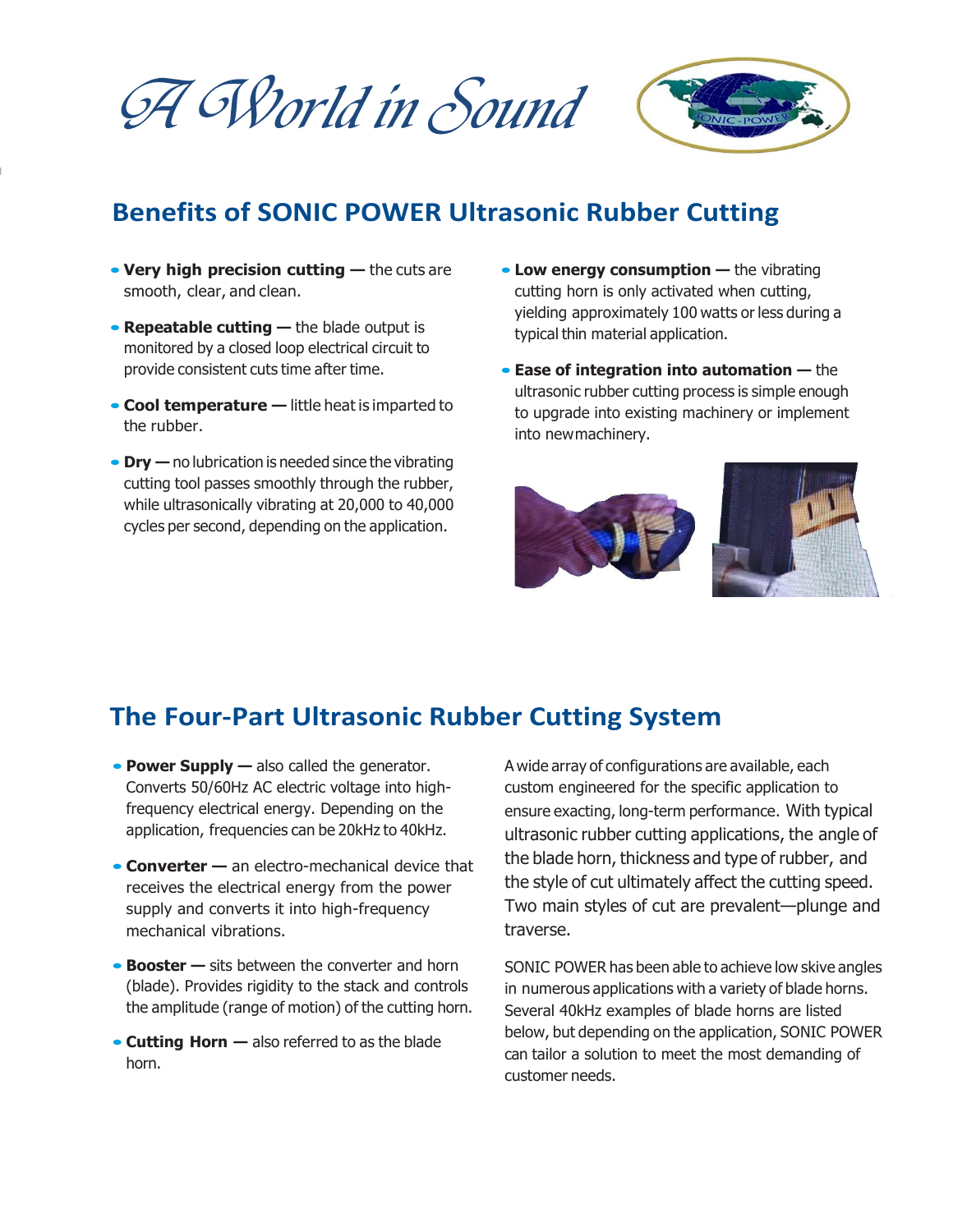A World in Sound



# Half Wave Blade Horns for Ultrasonic Rubber Cutting

|                | Length          | <b>Material</b> | RC60 material  | Coating<br>(optional) | <b>Booster</b> |
|----------------|-----------------|-----------------|----------------|-----------------------|----------------|
| 40kHz stiletto | 2.5" (63.5 mm)  | Titanium        | Ferro Titanium | TiN                   | 1:1            |
| 40kHz          | 3.25" (82.5mm)  | Titanium        | Ferro Titanium | TiN                   | 1:1            |
| 30kHz          | $4.33"$ (110mm) | Titanium        | Ferro Titanium | TiN                   | 1:1            |
| 30kHz          | 7" (180 mm)     | Titanium        | Ferro Titanium | TiN                   | 1:1            |
| 30kHzstiletto  | 3.5" (90mm)     | Titanium        | Ferro Titanium | TiN                   | 1:1            |
| 20kHz          | 5" (127mm)      | Titanium        | Ferro Titanium | TiN                   | 1:1            |
| 20kHz          | 10" (254 mm)    | Titanium        | Ferro Titanium | TiN                   | 1:1            |
| 20kHz          | $12"$ (305 mm)  | Titanium        | Ferro Titanium | TiN                   | 1:1            |



Traverse Cut **Plunge Cut** Plunge Cut



\*TiN - Titanium Nitride

#### Ultrasonic "Tire cutting" 20-40 kHz



TiN (titanium nitrade)





TiN coated 30 kHz